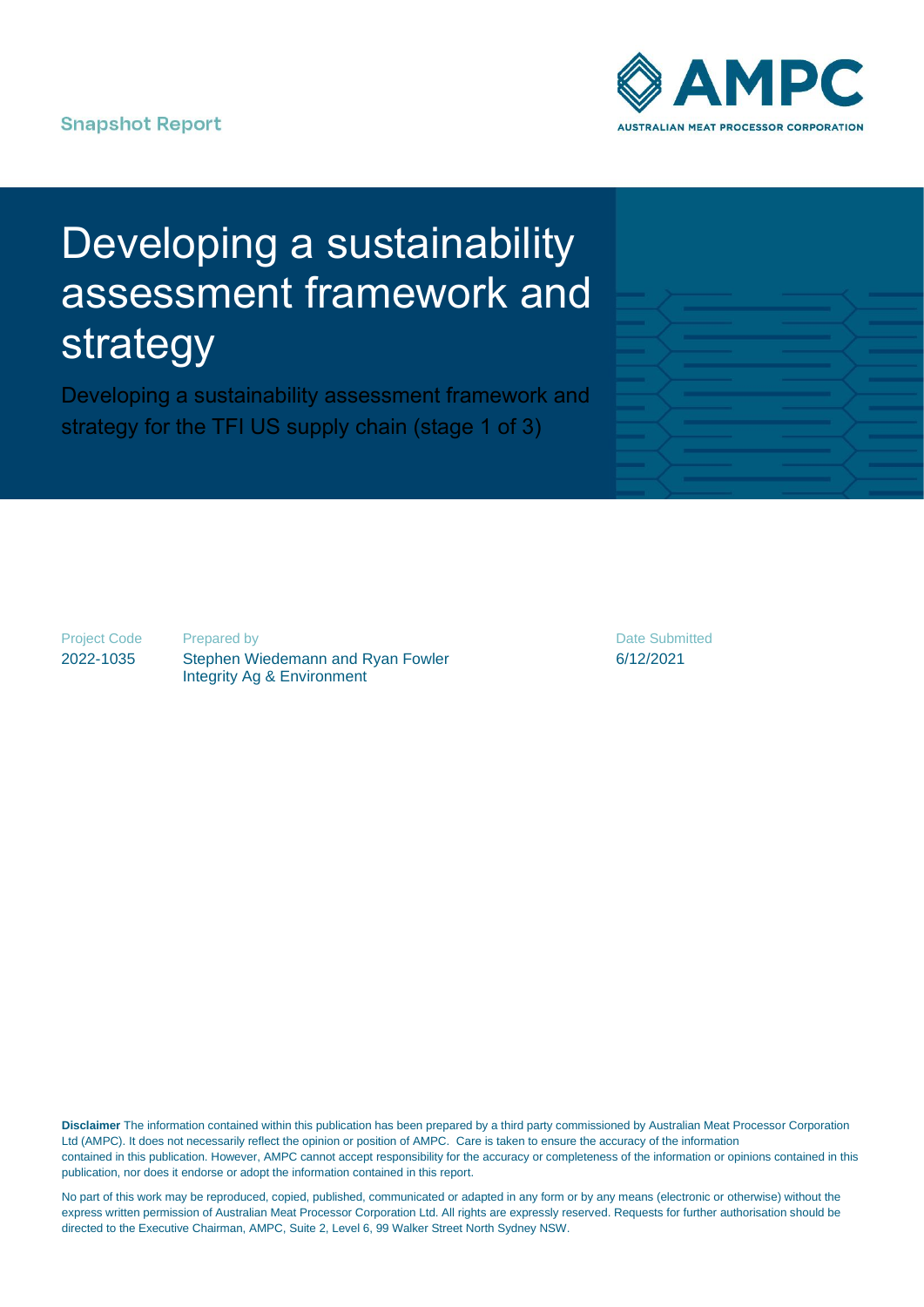## **Project Description**

Thomas Foods International (TFI) is a family-owned Australian meat supply business with offices in Australia, the United States, Asia and Europe. TFI operates two abattoirs in eastern Australia that export beef primals and bone-in lamb to their U.S. facility in Swedesboro, New Jersey for further processing and sale in the U.S. domestic market. The Swedesboro facility also packages poultry, red meat and non-meat products, both from imported sources from around the world, and domestic supply within the USA. Facility operations produce warehoused items and products that undergo processing prior to packaging for customers. With increased consumer demand for sustainably produced products, TFI aims to be ahead of the curve through being transparent and accountable, and contributing to the reduction of the environmental footprint of the meat sector.

In this project, TFI sought to understand their current baseline emissions and impacts of their US post-port operations for customer reporting, and to develop a sustainability reporting strategy to meet the current and future needs of the US market. Current customers require reporting of GHG emissions and other key impact areas such as water and waste for purchased products, providing the initial impetus for action.

The operational scope covered in this report is:

- ◆ Input meat for processing.
- ◆ Emissions generated from post processing and warehousing (scope 1 and 2 emissions).
- ◆ Emissions associated with purchased inputs for post-processing and warehousing (scope 3 emissions).
- ◆ Emissions generated from meat prior to arrival at the facility (scope 3 emissions).
- ◆ Upstream transportation of product (scope 3 emissions).
- ◆ Staff commuting (scope 3 emissions).

Following the GHG baseline assessment, a review of the current company SMART Goals (Specific, Measurable, Achievable, Realistic and Timely) for emission reduction was conducted. A hotspot analysis of TFI's post-port production was used to determine potential revisions to these goals in conjunction with TFI staff. Further consideration, including cost-benefit analysis will be undertaken into the supply chain emission reduction strategy in 2022/2023.

SMART goals assessed in this report include:

- ◆ Increasing energy productivity by 10% in relation to sales by 2025
- ◆ Implementing 25% renewable energy (or 2,700,000 kWh) through solar PV by 2025 (other renewable energy such as biogas generation will be assessed).
- ◆ Reducing 25% of waste to landfill by 2025.

Other TFI goals assessed in this report include:

- ◆ Measuring rendering in 2021 and identify opportunities to decrease rendering (assisted by the data collection and analysis required within the baseline report).
- ◆ Researching the availability of local composting (this project will provide a desktop assessment of the GHG emissions associated with composting rendering material).
- ◆ Continual review and testing of emerging sustainable innovations in food-grade packaging (implications for GHG emission will be assessed briefly).
- ◆ Support for the MLA goal of carbon neutral beef production by 2030 (no requirement to report as part of postport operations).
- ◆ Assessing impacts of grazing acreage and the potential impacts of carbon sequestration.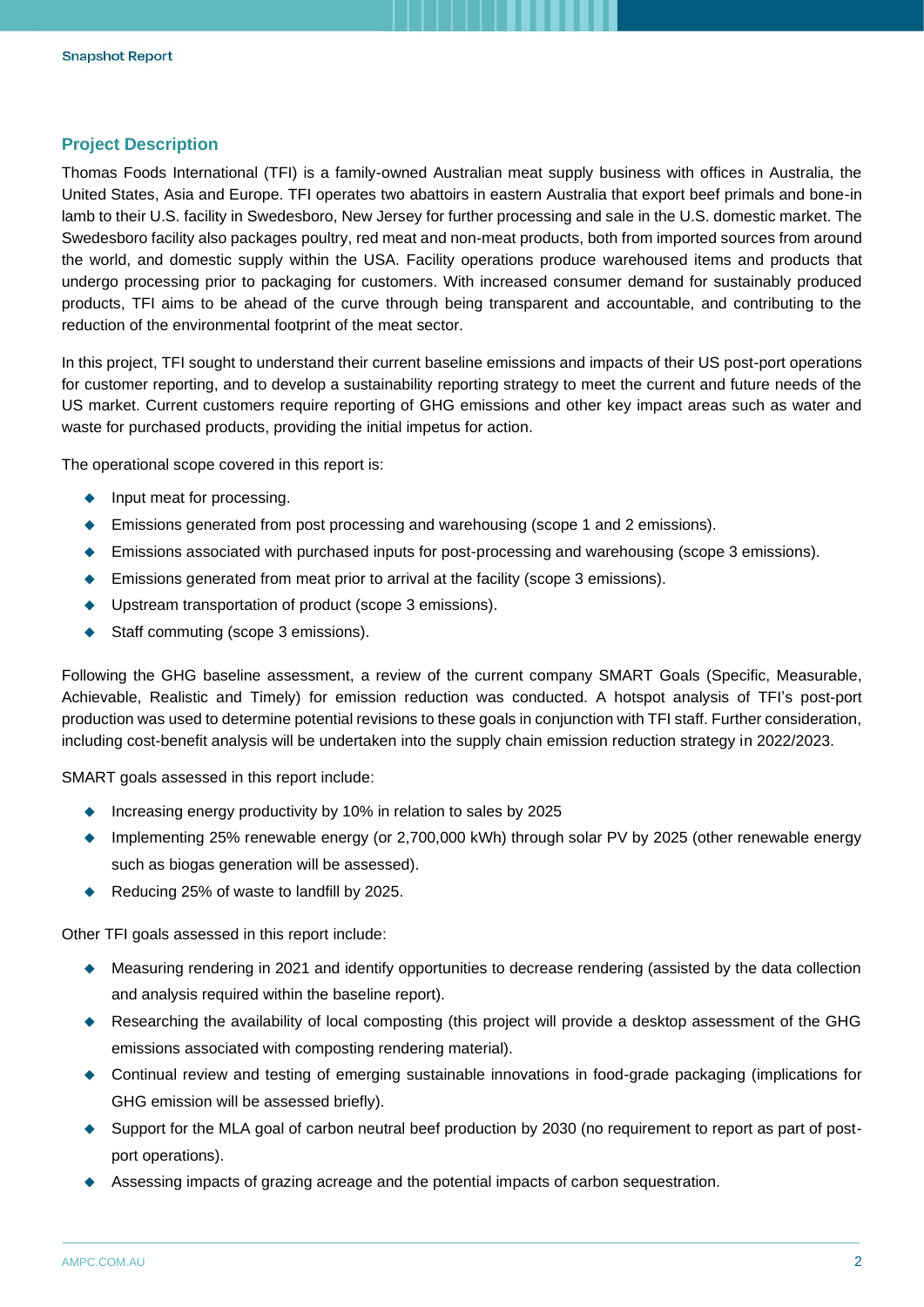The project objectives are:

- ◆ Stage 1 Baseline assessment:
	- o Deliver a carbon, water, energy and waste footprint of the post-port operations of identified meat products for Thomas Foods International.
- ◆ Stage 2 Strategy to meet international market requirements (subject to stop/go):
	- o Assist TFI to refine targets and a reduction strategy to meet US customer requirements for identified meat products.
- Stage 3 Develop a framework to improve data collection, monitoring and reporting (subject to stop/go):
	- $\circ$  Develop a sustainability framework for the company to meet future customer requirements; improve data capture and reporting to meet company and customer needs and implement this in the TFI supply chain for reporting in 2022 and 2023.

#### **Project Content**

This project completed a cradle-to-market carbon, water, energy and waste footprint (scope 1, 2 and 3 emissions) for the post-port operations of TFI's Swedesboro facility. All activities from 'upstream transport' to 'final product ready for distribution to customers' were included in the assessment. We report total emissions using reference units that are aligned with the post-processing stage. Total emissions were reported as metric tonnes of CO<sub>2</sub>-e, which aligns with customer reporting requirements.

The study developed a carbon account for the enterprise, reporting scope 1 and 2 emissions and total scope 1, 2 and 3 emissions. An assessment of direct energy and water use was also conducted, along with an assessment of municipal solid waste (MSW) production. These indicators align with industry standards and previous reporting together with the reporting guidance of key customers.

Climate change impacts were modelled as the amount of greenhouse gas emissions (GHG) throughout the supply chain using the business accounting framework (scope 1, 2, 3 emissions). The impacts were then converted to carbon dioxide equivalent units (CO<sub>2</sub>-e) for 100-year global warming potentials (GWP<sub>100</sub>) using AR4 values of 298 for N<sub>2</sub>O and 25 for methane (Solomon et al. 2007) which aligned with U.S. EPA reporting (U.S. EPA 2021b). Emissions were disaggregated into scope 1, scope 2 and scope 3 sources according to the GHG Protocol (Ranganathan et al. 2004).

The study determined direct energy. The energy assessment was based on an inventory of all energy sources used in the processing facility and determining energy content (in megajoules – MJ). Energy demand was reported separately for fossil and renewable sources.

The water assessment was based on water meter readings at the facility and included water use for cleaning and general purposes. Annual consumption of water supplied by American Water was available for FY21. This assessment represented direct water use by the processing facility.

The waste assessment was based on the total weight of mixed MSW for FY21. The weight of recycled cardboard and plastic was not included in the assessment of waste due to the diversion of these items away from landfill.

A screening analysis was conducted to investigate possible options for emission reduction. This included assessment of the major scope 1 and 2 emissions sources with the goal of reducing emissions reported to TFI customers.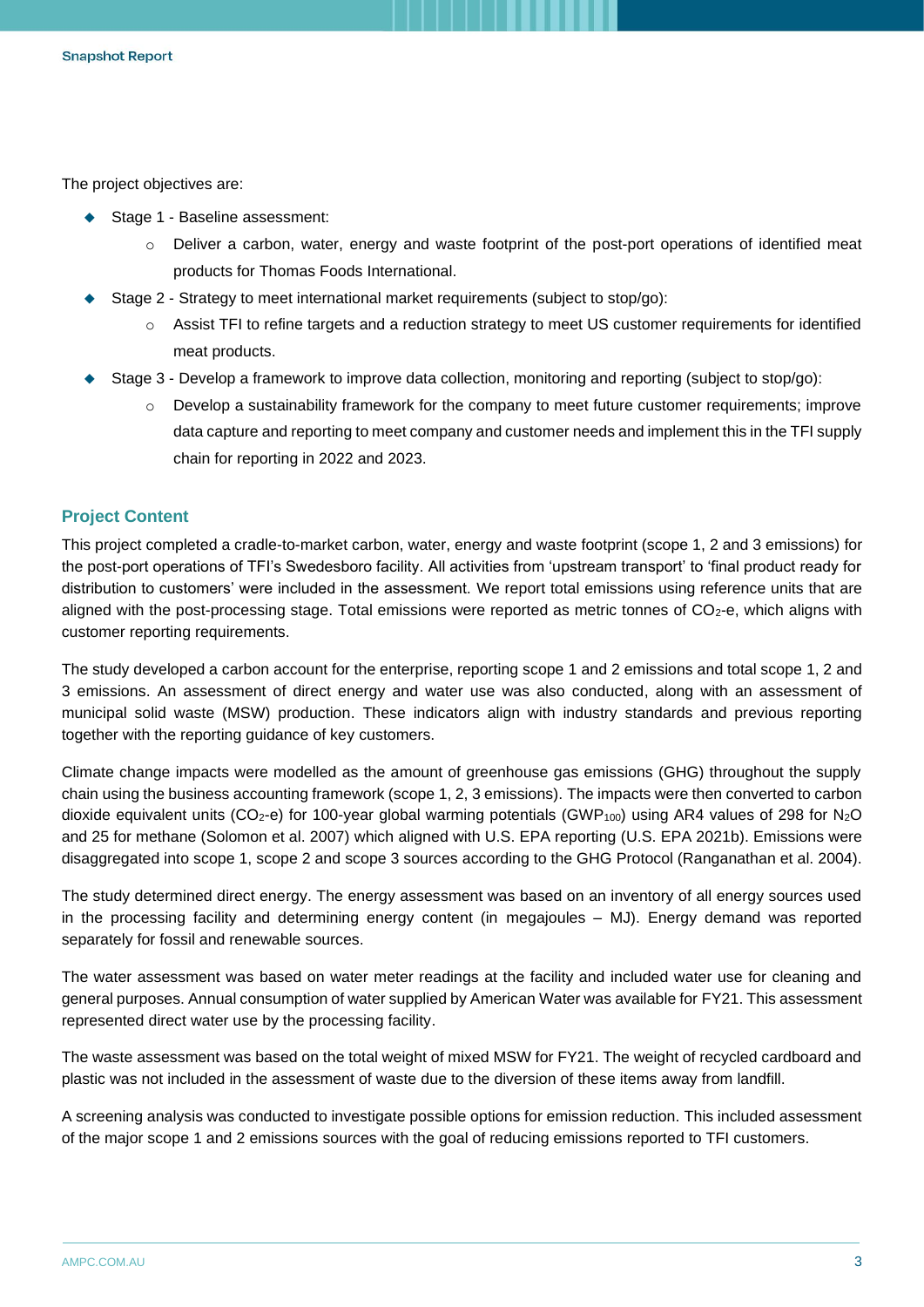## **Project Outcome**

This report provides a carbon footprint and an environmental impact assessment for Thomas Foods International's (TFI) meat post-processing facility in Swedesboro, New Jersey for the 2020 – 2021 financial year (FY21). The company aims to i) benchmark the carbon, water, energy and waste footprint of this operation for the 2021 financial year for reporting against customer requirements, and ii) identify options to reduce impacts into the future, and specifically to update the company SMART goals.

The assessment followed carbon accounting principles outlined in the Greenhouse Gas (GHG) Protocol for business accounting. Scope 1 and 2 emissions were reported based on primary data, and scope 3 emissions were estimated based on records of purchased inputs. An assessment of on-site energy, water and waste production was also conducted.

The annual GHG business emissions (scope 1 and 2) were  $3,769$  metric tonnes of  $CO<sub>2</sub>$ -e, while the operation carbon footprint (scope 1, 2 and 3), was 1,401,773 metric tonnes of CO<sub>2</sub>-e. Scope 3 emissions were dominated by purchased meat and to a lesser extent, transport.

Of the scope 1 and 2 GHG inventory, the majority of impacts were from grid electricity, which accounted for 50% of GHG emissions. Other major contributors to GHG emissions were estimated leakage of refrigerants R-505 and R-404A, at 24.6% and 19.3%, respectively.

The enterprise used 20,437,267 MJ of direct fossil energy (i.e., fossil derived grid electricity, and natural gas), and 19,187,733 MJ of renewable energy (i.e., renewable derived grid electricity and solar electricity). Total energy demand was 39,624,001 MJ. Direct freshwater consumption was 6,357,497 gallons. Waste production was 1,905,080 lb of mixed municipal solid waste (MSW).

Overall benchmarking of environmental indicators against similar post-processing revealed that TFI performed well, with all indicators being lower than the comparisons except MSW. Future comparisons would be improved by having disaggregated data for warehousing and post-processing for all inputs related to energy, GHG and water. This would result in much more insightful comparison data for each side of the operation.

To move towards improved environmental performance to meet established company targets, the project assessed the following options which have the potential to reduce emissions from the facility:

- ◆ Increasing energy productivity to reduce scope 1, 2 and 3 emissions and the energy footprint of the facility.
- ◆ Increasing the size of the solar installation to meet the renewable energy goal to reduce scope 2 emissions.
- ◆ Switching to refrigerants with lower global warming potential. Pending further detail regarding measured losses, this may have the potential to significantly reduce scope 1 emissions.

The following options were also assessed. These provided a minor opportunity to reduce impacts, or no opportunity depending on the strategy:

- ◆ Reducing waste to landfill to reduce scope 3 emissions and the waste footprint of the facility.
- ◆ Measuring and decreasing rendering to increase facility throughput and reduce scope 3 emissions.
- ◆ Using sustainable packaging to reduce scope 3 emissions.
- ◆ Redirecting material from rendering to compost. This strategy was found to slightly increase scope 3 emissions and was not recommended.

The following recommendations were made regarding improved measurement and assessment:

◆ Measuring loss rates (recharge) of refrigerants. This is currently not measured, and an estimate was used. Considering it was a large emission source, the level of uncertainty would be reduced by measuring this in the coming 12 months.